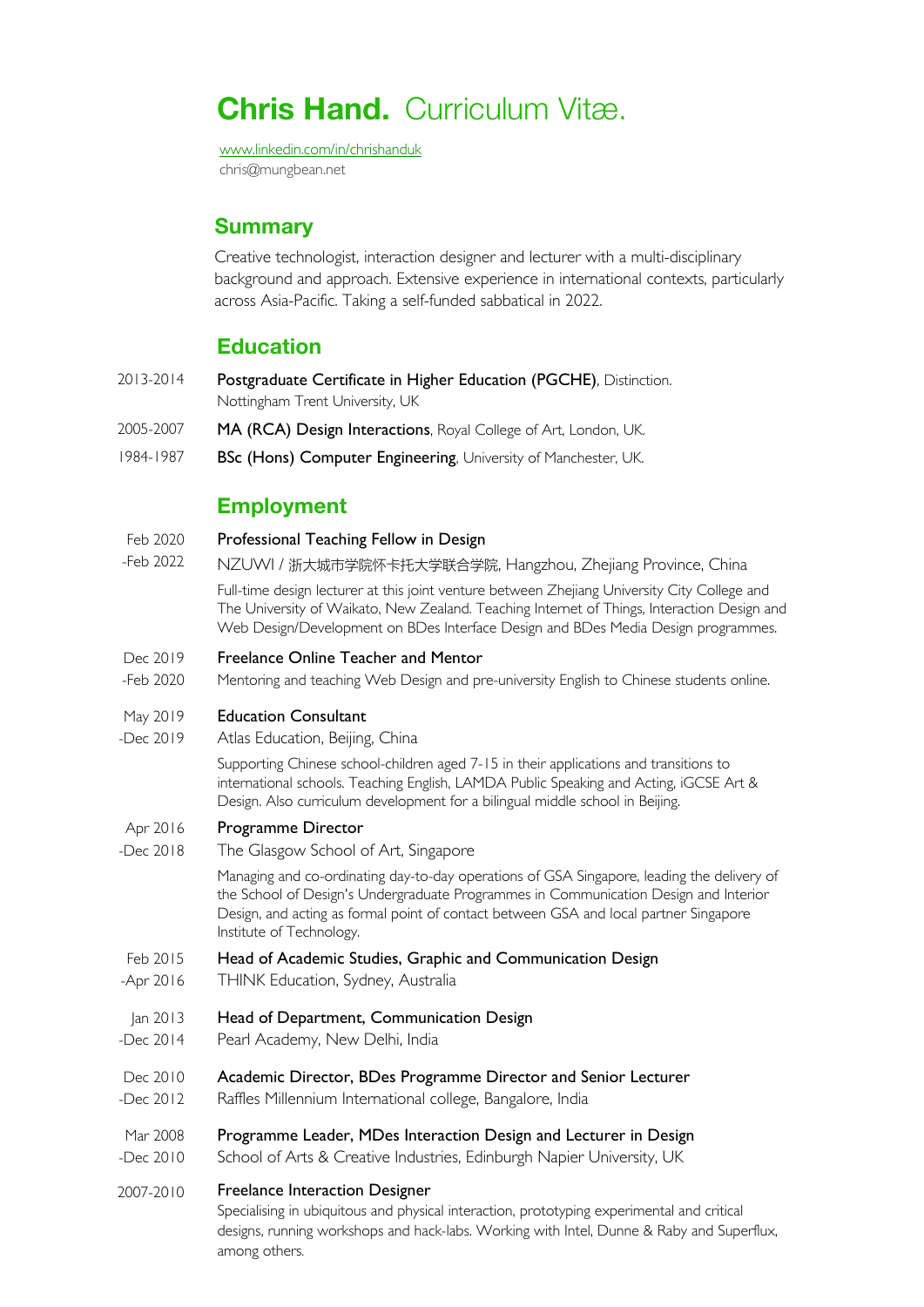- 2003-2005 Lecturer, Interactive Media Design Duncan of Jordanstone College of Art & Design, University of Dundee, UK
- 2000-2003 Freelance Digital Media Producer Edinburgh, Scotland, UK
- 2000-2003 Part-time Lecturer (Digital Media) FTMS-De Montfort University, Kuala Lumpur, Malaysia
- 1998-2000 Lecturer, Computer Science (HCI and Digital Media) School of Computing, Napier University, Edinburgh, UK
- 1990-1998 Senior Lecturer, Computer Science (Multimedia, Hypermedia and VR) School of Computing Sciences, De Montfort University, Leicester, UK
- 1987-1990 Software Design Engineer ATE Division, Marconi Instruments Ltd, St Albans, UK.

## **Visiting Positions**

- 2022 Lecturer, FHNW Academy of Art and Design, Basel, Switzerland
- 2016-2018 Member, Design Advisory Committee, Nanyang Polytechnic, Singapore
- 2014 Guest Jury Member, National Institute of Design, Ahmedabad, India
- 2009-2010 Associate/Creative Technologist, **Superflux**, London, UK and Ahmedabad, India
- 2005-2010 Tutor, School of Arts, Culture and Environment, University of Edinburgh, UK
	- 2010 Tutor, School of Architecture, Edinburgh College of Art, UK
	- 2008 Tutor, Design Interactions, Royal College of Art, London, UK
	- 2007 Design Researcher, Copenhagen Institute of Interaction Design (CIID), Denmark

### **Professional Accreditations and Certifications**

- 2021 FRAS Fellow of the Royal Asiatic Society of Great Britain and Ireland
- 2019 Cambridge CELTA Certificate in Teaching English to Speakers of Other Languages
- 2017 Mental Health First Aid Singapore
- 1996 CEng Chartered Engineer, Engineering Council, UK

### **Professional Membership and Activities**

- 2017-2018 Committee Member, Scottish Business Group, British Chamber of Commerce Singapore
- 2016-2018 Glasgow School of Art representative, British Chamber of Commerce Singapore
- 2009-2010 This Happened Edinburgh. Co-organiser and co-curator of series of Interaction Design talks and networking events. www.thishappened.org
- 2009-2010 Member, Council International Think-Tank/Consultancy for The Internet of Things. www.theinternetofthings.eu
- 1993-2000 Co-founder member, UK Virtual Reality Special Interest Group (UK VR-SIG)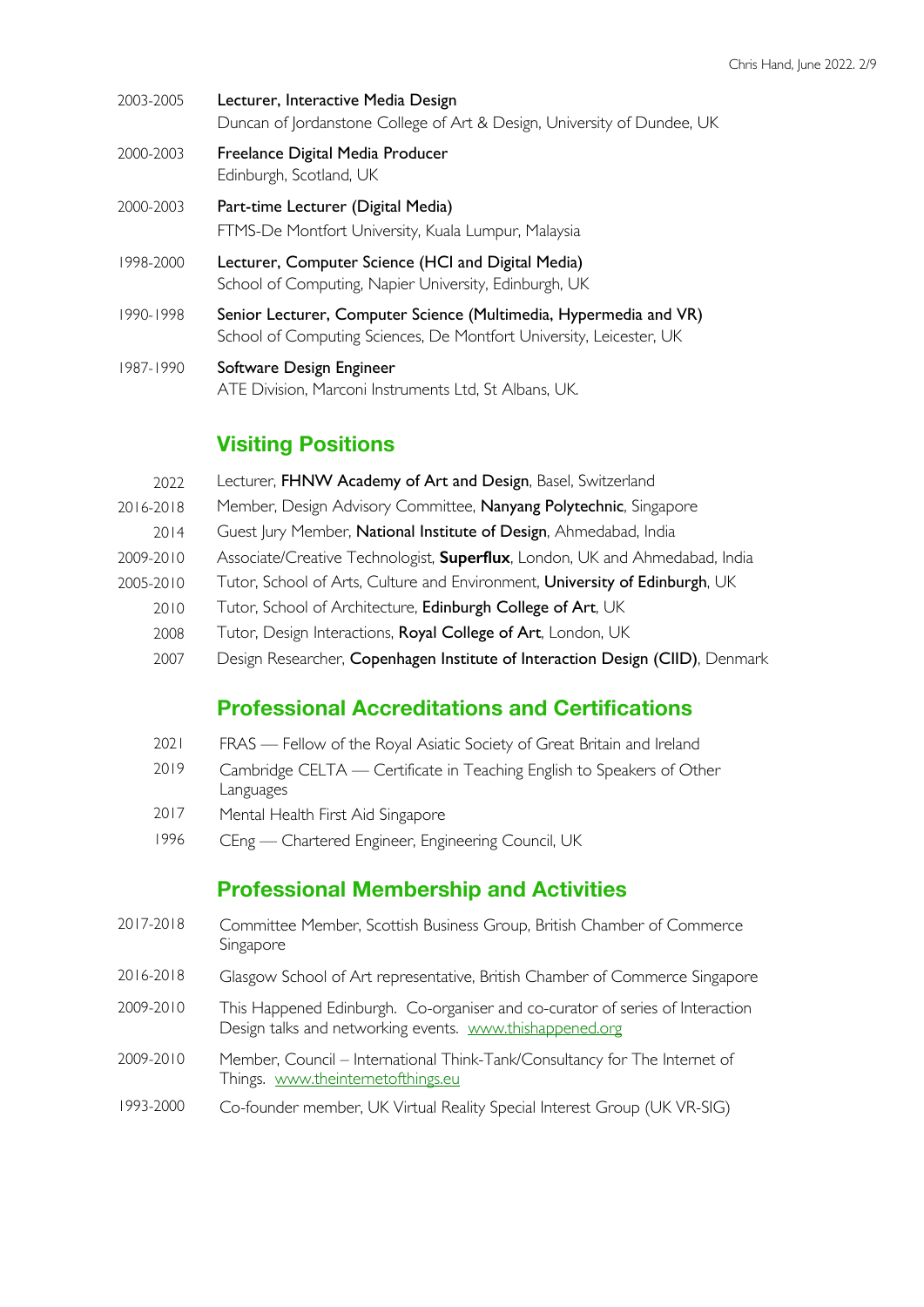### **Technical and Software Skills**

| Programming     | Current: HTML5, CSS3, JavaScript, PHP, SQL, Processing, Python.                                                              |
|-----------------|------------------------------------------------------------------------------------------------------------------------------|
| and Web         | Have also worked with Max/MSP, Pure Data, C, csh, Java, VRML, JSP, XML, XSL.                                                 |
| Electronics and | Arduino, Raspberry Pi, ESP8266, Internet of Things generally. Analogue and                                                   |
| Hardware        | digital electronics design, sensors, actuators. Networking. Audio engineering.                                               |
| Graphics, Video | Final Cut Pro, Premiere, After Effects, Photoshop, Illustrator, InDesign,                                                    |
| & CAD           | Dreamweaver, Rhino3D.                                                                                                        |
| Audio/Music     | Ableton Live, Traktor, Soundtrack, Audacity, SoundForge, Reason, ReCycle,                                                    |
| Production      | Fruity Loops, Acid.                                                                                                          |
| OS/Admin,       | Unix/Linux, Mac OS X, Apache and Tomcat web servers, TCP/IP, Unix shell                                                      |
| Server-side,    | scripting etc. Google analytics and webmaster tools, SEO. Wordpress, Twitter,                                                |
| Desktop         | Facebook, etc and Social Media Integration.                                                                                  |
| Online Learning | As a teacher: Blackboard, Canvas, Moodle, Skype, Zoom, WeChat, DingTalk.<br>As a learner: Coursera, FutureLearn, EdX, Udemy. |

### **Workshops and Invited Talks**

#### **Designing Relationships with Connected Products**

Guest lecturer leading 3-day invited workshop on Internet of Things design for masters students. FHNW Academy of Art and Design, Basel, Switzerland. 3-6 May 2022.

#### **From Ubicomp to the Poopocalypse: Inside the Internet of Things**

Invited open talk for FHNW Academy of Art and Design, Basel, Switzerland. 2 May 2022.

#### **UnBox Festival Labs: Future Cities**

Invited mentor for this UK-India collaborative workshop, supporting 35 selected Lab 'fellows' in their people-centred, multi-disciplinary, collaborative exploration of "Future Cities". UnBox LABS 2014 was anchored by the UnBox Festival and Quicksand, in partnership with the British Council, AHRC and the UK Science and Innovation Network with the support of REACT and NID. labs.unboxfestival.com National Institute of Design (NID), Ahmedabad, India. 1-7 March 2014.

#### **UrbanIxD: Designing Human Interactions in the Networked City**

Invited atelier leader on one-week summer school for selected early-career researchers and practitioners from over 20 countries, using critical design to examine the idea of Smart Cities. Part of a 2-year coordination action funded by the European Commission under *FP7 Future and Emerging Technologies* (FET Open). Arts Academy, University of Split, Croatia. 24 August - 1 Sep 2013. urbanixd.eu

#### **Disruptive Technology**

Guest tutor for 4-week project on reactive environments with M.Arch students, introducing Arduino and Processing. School of Architecture, Edinburgh College of Art, UK. November 2010.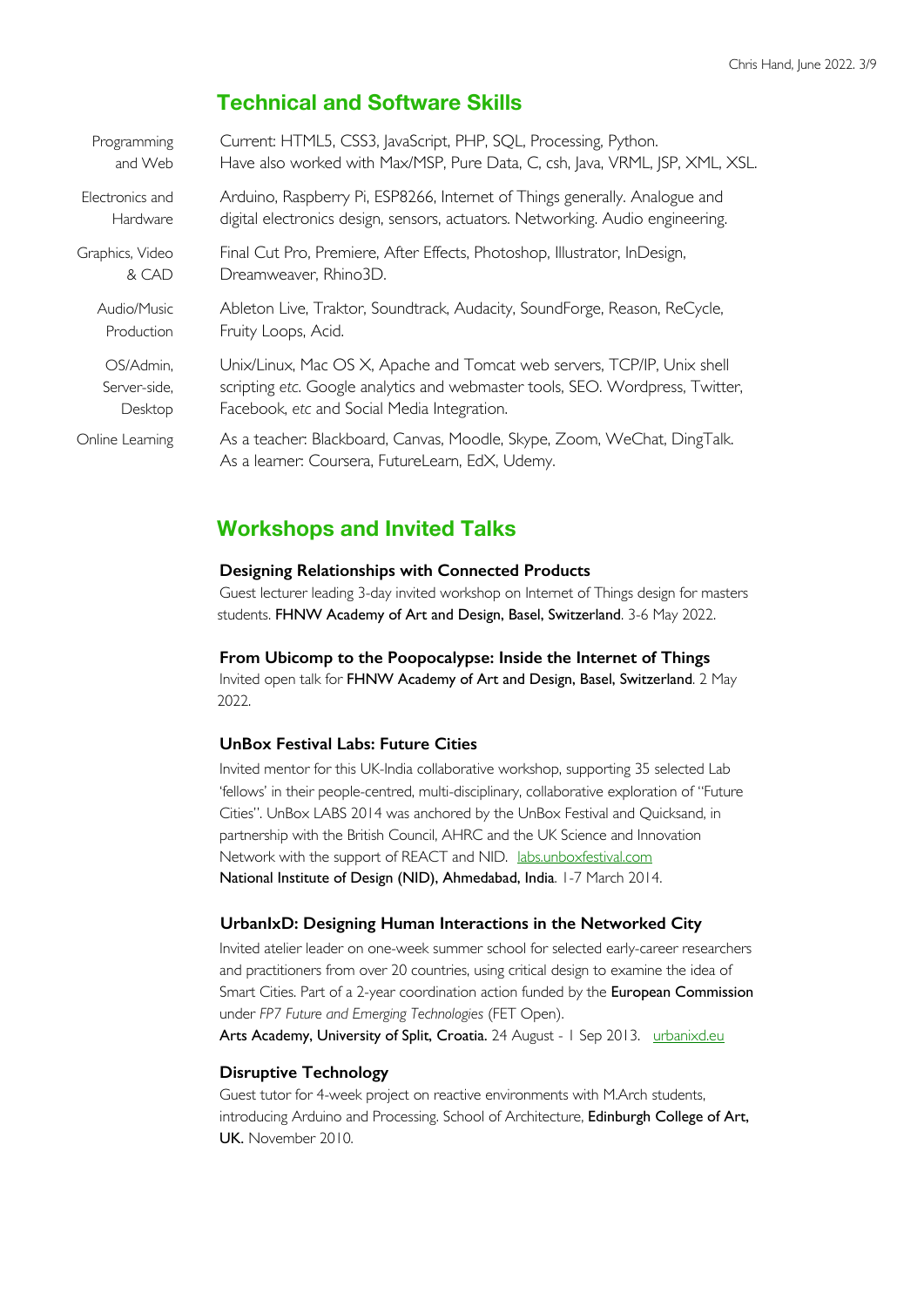#### **Hacking, Sketching, Sensors and Switches**

Invited lecture and workshop on sensors and Arduino for postgraduate students. School of Arts, Culture and Environment, University of Edinburgh, UK. 27-28 January 2010.

#### **Kits, Fanufacture and ad hoc DIY**

Invited talk at Alcatel-Lucent Bell Labs, Antwerp, Belgium. 3 December 2009.

#### **Interaction Design, Sketching in Hardware, and Sniffing Glue** Invited talk at Glasgow School of Art, UK, 2 October 2009.

#### **Distributed Fanufacture and the Arduinome Experience**

Talk at *Sketching in Hardware 2009*, invitation-only international hardware hacking summit. University College London (UCL), UK. 17-19 July 2009.

#### **Interaction Design Workshop**

Invited Atelier Leader for 6-day design workshop for multidisciplinary group of students from Rijeka, Split, Zadar and Zagreb. University of Split, Croatia. 23-28 March 2009.

#### **Teaching Interaction Design?**

Invited talk at Interaction Design Symposium 2009, University of Split, Croatia. 19-20 March 2009.

#### **Hacking Sensor Interfaces & Introduction to Arduino**

Invited lecture and workshop for postgraduate students. School of Arts, Culture and Environment, University of Edinburgh, UK. 24-25 January 2008 and 29-30 January 2009.

#### **Embodiment and the Everyday**

Invited presentation for Socio-Digital Systems Group, Microsoft Research Lab Cambridge, 19 February 2007.

#### **DIY Hacks for iCubeX and Max**

Invited lecture and workshop for postgraduate students. School of Arts, Culture and Environment, University of Edinburgh, UK. January 2005.

### **Exhibitions and Commissions**

| 2012 | I Am Seeing Things. Talbot Rice Gallery, Edinburgh, UK. 25-26 Oct 2012.<br>With Dunne & Raby and Michael Anastassiades.                                                                                  |
|------|----------------------------------------------------------------------------------------------------------------------------------------------------------------------------------------------------------|
| 2009 | The Power of 8. Watermans gallery, Brentford, UK. 22 Sep - 11 Oct 2009.<br>With Superflux.                                                                                                               |
| 2009 | Interiors Birmingham, National Exhibition Centre, UK. 18-21 Jan 2009.<br>With DesignersBlock and KithKin.                                                                                                |
| 2008 | Wouldn't It Be Nice Somerset House, London, 17 Sep - 7 Dec 2008.<br>With Dunne & Raby and Michael Anastassiades.                                                                                         |
| 2008 | SomeRightsReserved at Pulse, Earl's Court, London, 1-3 June 2008.                                                                                                                                        |
| 2008 | KithKin at DesignersBlock, Piscina Argelati, Salone Internazionale del Mobile<br>(Milan Furniture Fair), Milan, Italy. 16-21 April 2008.<br>Plus SomeRightsReserved (online): download-only design shop. |
| 2008 | Design and the Elastic Mind, MoMA, New York, USA. 24 Feb - 12 May 2008.<br>With Dunne & Raby and Michael Anastassiades.                                                                                  |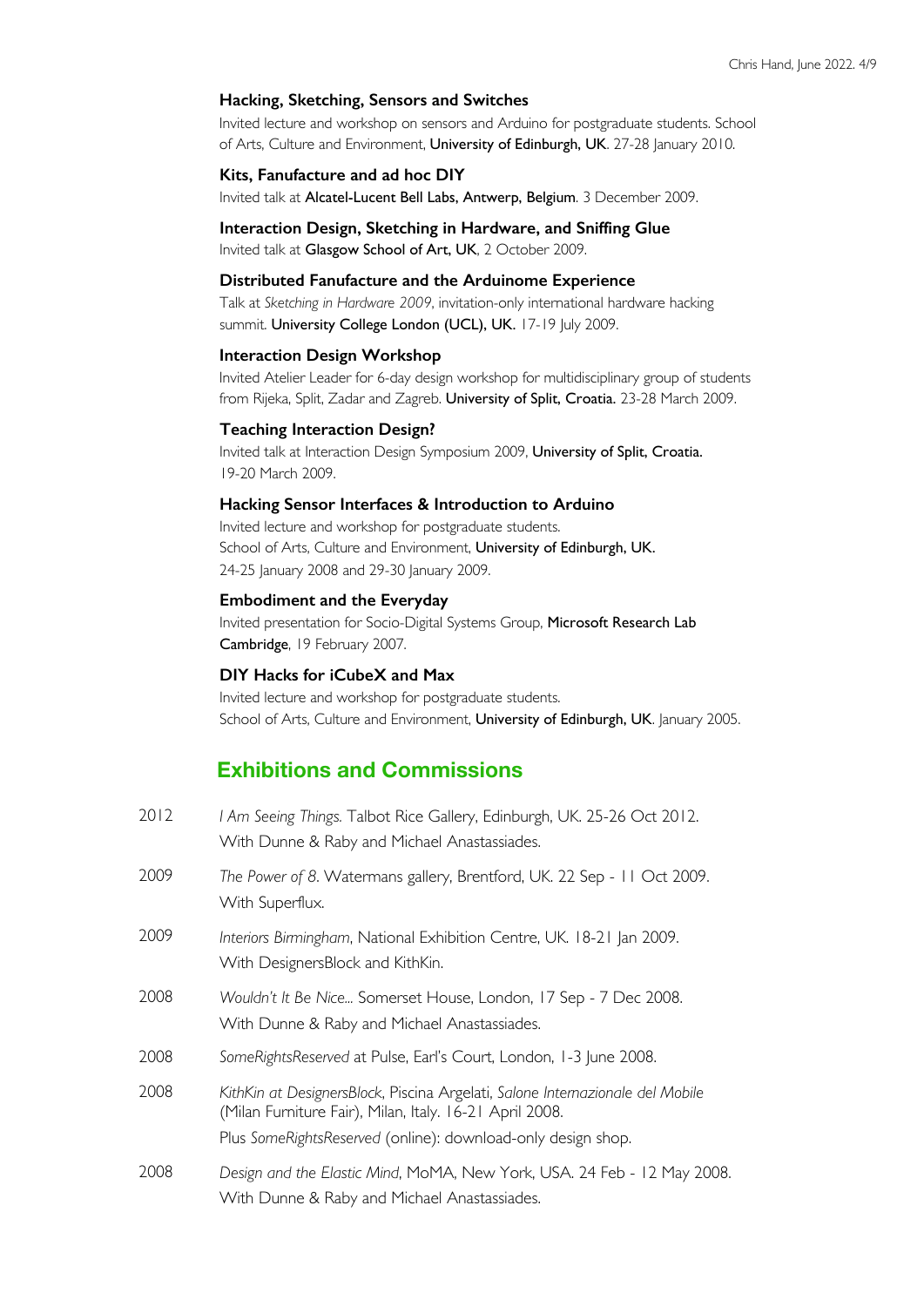| 2008 | Wouldn't It Be Nice 10 Utopias In Art And Design, Museum für Gestaltung,<br>Zürich, Switzerland. 8 Feb - 25 May 2008.<br>With Dunne & Raby and Michael Anastassiades.                                                                         |
|------|-----------------------------------------------------------------------------------------------------------------------------------------------------------------------------------------------------------------------------------------------|
| 2007 | TULCA 2007, Galway, Ireland, 9-25 Nov 2007. With Ceára Conway.                                                                                                                                                                                |
| 2007 | Wouldn't It Be Nice 10 Utopias In Art And Design, Centre D'Art Contemporain,<br>Geneva, Switzerland. 25 Oct - 16 Dec 2007.<br>With Dunne & Raby and Michael Anastassiades.                                                                    |
| 2007 | The Great Exhibition, Royal College of Art, London, 15-28 Jun 2007.                                                                                                                                                                           |
| 2006 | Generation/Show 2, Royal College of Art, London, 23 Jun - 2 Jul 2006.<br>With Robert Philips.                                                                                                                                                 |
| 2005 | Electro-Acoustic Walkway - Electronics design, prototyping and programming of<br>MIDI controller device for interactive outdoor sound-art installation. With Rick<br>Bamford (Essential Music for All), Falkirk Council and The Park Gallery. |
|      | Performed at Big in Falkirk street arts festival, Callendar Park, Falkirk, Scotland, 30<br>April and 1 May 2005.                                                                                                                              |
| 2003 | Refractions – Soundtrack composition and sound design for fire and physical<br>theatre show by Edinburgh performing arts group te pooka.                                                                                                      |
|      | Performed at Brighton Festival May 2003 and Glastonbury Festival June 2003.                                                                                                                                                                   |

## **Publications**

### **Books and Book Chapters**

- Jain, A. and Hand, C. (2010) "The Power of 8". in T. Britton (ed), *Hand Made: Portraits of Emergent New Community Culture. UK:* Social Spaces. pp178-185.
- Hand, C (ed). (1996) *Proceedings of the 3rd UK VR-SIG Conference*. De Montfort University, 3rd July 1996. (ISBN 1-857-21216-9)
- Hand, C. (1996) "Terrain Modelling in Virtual Worlds" in Robin Hollands, *The Virtual Reality Homebrewer's Handbook*. John Wiley & Sons. (ISBN 0-471-95871-9)
- Hand, C. (1996) "Other Faces of Virtual Reality". In P. Brusilovsky, P. Kommers and N. Streitz (eds.): *Multimedia, Hypermedia and Virtual Reality: Models, Systems, and Applications*. Lecture Notes in Computer Science Vol. 1077. pp107-116. Berlin: Springer-Verlag, (ISBN 3-540-61282-3)

### **Journal Papers**

- Ray Murray, P. and Hand, C. (2015) "Making Culture: Locating the Digital Humanities in India". *Visible Language*. Special issue on *Critical Making: Design and the Digital Humanities*. 49(3):140-155.
- Hand, C. (2007) "Electronic Devices as Design Exploration". *Keho/Peach FP6 Coordination Action on Presence*. Issue 2, pp12-14.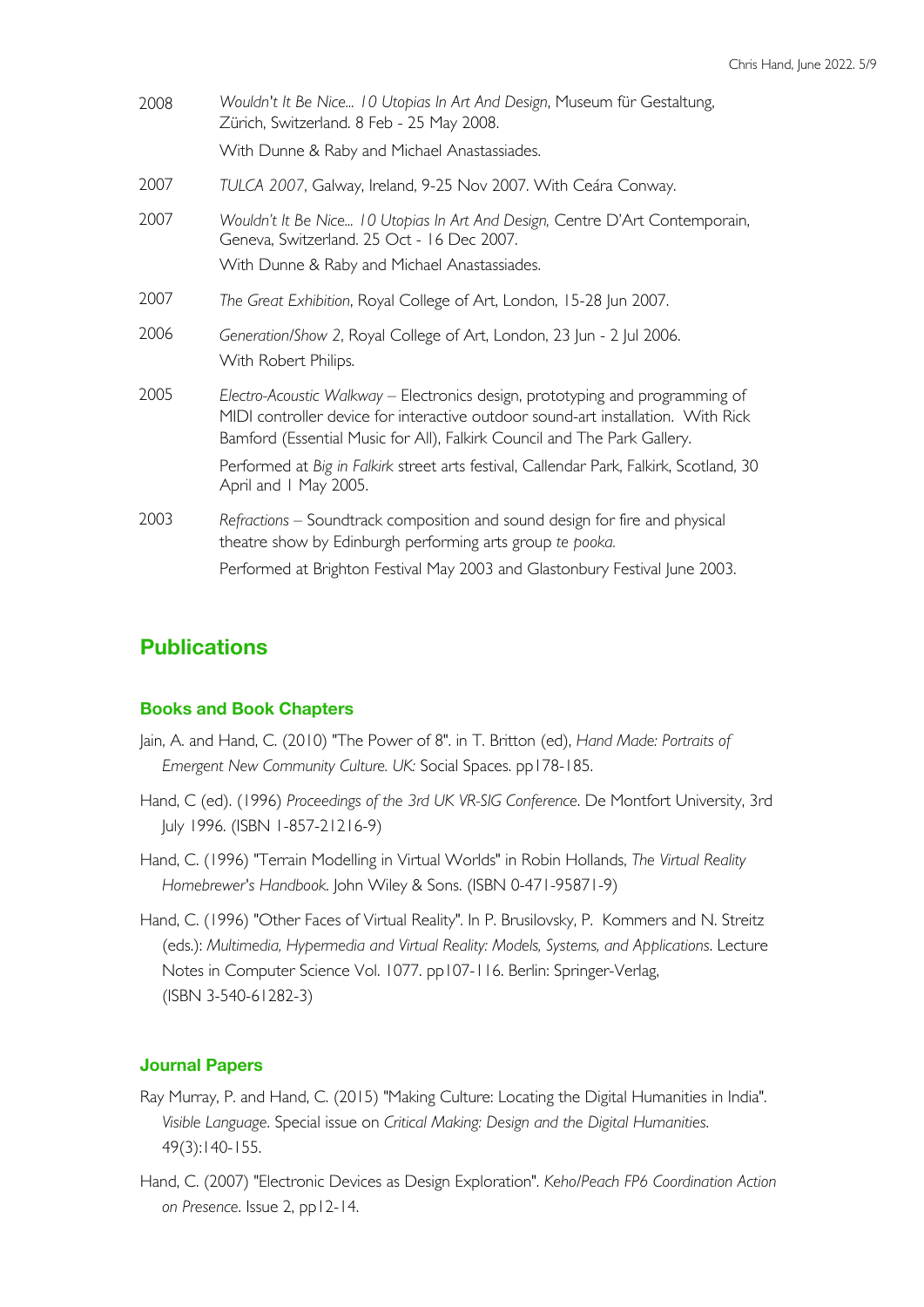- Deol, K. K., Steed, A., Hand, C., Istance, H. and Tromp, J. (2000) "Usability Evaluation for Virtual Environments: Methods, Results and Future Directions" (part 2). *Interfaces* No 44, pp4-7.
- Deol, K. K., Steed, A., Hand, C., Istance, H. and Tromp, J. (2000) "Usability Evaluation for Virtual Environments: Methods, Results and Future Directions" (part 1). *Interfaces* No 43, pp4-8.
- Graves, A., Hand, C. and Hugill, A. (1999) "MidiVisualiser: interactive music visualisation using VRML". *Organised Sound* 4(1):15-23.
- Hand, C., Lingard, S. and Skipper, M. (1998) "A Collaborative Environment for Role-Playing in Object Space". *Virtual Reality: Research, Development and Application*, 3(1):49-58.
- Hand, C. (1997) "A Survey of 3D Interaction Techniques". *Computer Graphics Forum*, 16(5):269-281.

#### **Conference Papers**

- Hand, C., Jain, A., Britton, T., Burnett, G., Collett, C., Chen, D., Sharma, S., Tims, C. and Young, L. (2010) "The Power of 8: Encouraging Collaborative DIY Futures". In *Negotiating Futures - Design Fiction, Proceedings of the 6th Swiss Design Network Conference*, Basel, Switzerland, 28- 30 October. pp194-205. (ISBN: 978-3-9523662-1-9)
- Hand, C., Mitrović, I. and Smyth, M. (2010) "Finding Common Ground: Interdisciplinary Workshops for Interaction Design Education". *Borderline - Cumulus Conference*, Media & Design Academy, Genk, Belgium, 26-29 May.
- Coleman, G. W., Hand, C., Macaulay, C. and Newell, A. F. (2005) "Approaches to Auditory Interface Design - Lessons from Computer Games". *Proceedings of ICAD 05 - Eleventh Meeting of the International Conference on Auditory Display*, Limerick, Ireland, July 6-9.
- Hand, C. and Fox, C. (2005) "Reflections on the Design of ToeTapper, a Foot-Operated System for Musical Performance and Composition". *Proceedings of Include 2005: International Conference on Inclusive Design*, Royal College of Art, London, April 5-8. (ISBN: 1-905000-10-3)
- Surman, P., Sexton, I. and Hand, C. (2000) "Autostereo 3D-TV with Head Tracking". in *Proceedings of Electronic Information Displays (EID 2000)*, ExCeL, London, November 21-23.
- Graham, M., Kennedy, J. B. and Hand, C. (2000) "A Comparison of Set-Based and Graph-Based Visualisations of Overlapping Classification Hierarchies". *International Working Conference on Advanced Visual Interfaces (AVI 2000)*, Palermo, Italy, May 24-26. pp41-50. ACM Press.
- Graham, M., Kennedy, J. B. and Hand, C. (1999) "The Challenge of Visualising Multiple Overlapping Classification Hierarchies". In *Proceedings of User Interfaces to Data Intensive Systems (UIDIS'99)*, Edinburgh, Scotland, 5-6 September. pp42-51. IEEE Computer Society: Los Alamitos, CA.
- Hand, C. (1999) "Mixed Arcadian Reality: Exploiting Synergies Between the Real and the Virtual". *Workshop on Arcadian Virtuality - Ecological Information Spaces*, at i3 Spring Days Conference, Sitges, Spain, 7-10 March.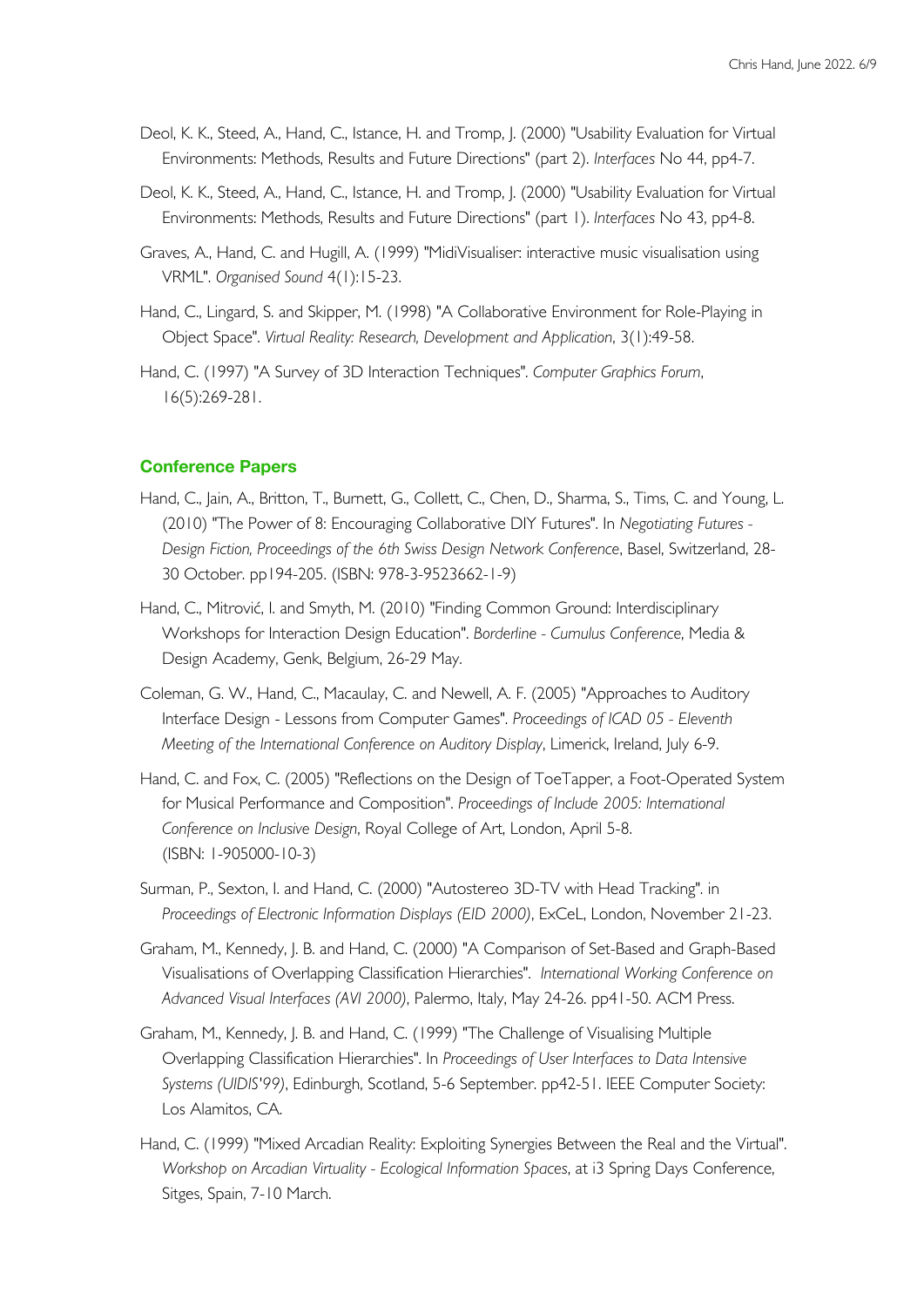- Istance, H. and Hand, C. (1998) "Individual Differences in Navigating Virtual Environments: Navigation Aids in Perspective". In *Proceedings of First International Workshop on Usability Evaluation for Virtual Environments (UEVE'98)*, De Montfort University, Leicester, 17th December. pp65-68.
- Kaur, K., Tromp, J., Hand, C., Istance, H. and Steed, A. (1998) "Usability Evaluation for Virtual Environments". In *Proceedings of First International Workshop on Usability Evaluation for Virtual Environments (UEVE'98)*, De Montfort University, Leicester, 17th December. pp1-5.
- Tromp, J., Kaur, K., Hand, C., Istance, H. and Steed, A. (1998) "Usability for VR Interfaces" in *Proceedings of Collaborative Virtual Environments 1998*, 17-19th June, Manchester, UK. p31.
- Graves, A., Hand, C. and Hugill, A. (1997) "Interactive Visualisation of Musical Form Using VRML". in *Proceedings of the Fourth UK VR-SIG Conference*, R Bowden (Ed), 1st Nov, Brunel University, UK, pp98-109.
- Edwards, J. and Hand, C. (1997) "MaPS: Movement and Planning Support for Navigation in an Immersive VRML Browser" *Proceedings of The Second Annual Symposium on the Virtual Reality Modeling Language (VRML'97)*, Monterey, California, USA, February 24-26. ACM: New York. pp65-73.
- Callaghan, M. and Hand, C. (1996) "Presentation and Representation of Implicit Knowledge in the World Wide Web". Workshop on Knowledge Media for Improving Organizational Expertise - Impacts of new methods and enabling technologies, at *International Conference on Practical Aspects of Knowledge Management*, Basel, Switzerland, 30-31 October.
- Hand, C. and Skipper, M. (1996) "A Collaborative Environment for Role-Playing in Object Space". *Proceedings of Collaborative Virtual Environments 1996*, University of Nottingham, UK. 19-20th September.
- Hand, C. (1996) "Some User Interface Issues for Hypermedia Virtual Environments". Position paper for Workshop on Virtual Environments and the WWW, *Fifth International World-Wide Web Conference*, Paris, France, 6-10 May.
- Hand, C. (1995) "Creating hypermedia documents by doing: an alternative to authoring". *IEE Colloquium on The Authoring and Application of Hypermedia-Based User Interfaces*, London, 14th November. Digest No: 95/202. pp3/1-3/3.
- Hand, C., Skipper, M. and Dinsdale, A. (1995) "Collaborative Object-Oriented Design using Role-Playing in Shared Virtual Spaces". *Proceedings of the 4D Dynamics Conference*, De Montfort University, Leicester. September 21. pp59-62.
- Skipper, M. and Hand, C. (1995) "TaTTOO'95 On-Line: A Report". In *Proceedings of TaTTOO'95: Teaching and Training in the Technology of Objects*. De Montfort University, Leicester, UK. January 4-6.
- Hand, C. (1994) "Other Faces of Virtual Reality". *Proceedings of the East-West International Conference on Multimedia, Hypermedia and Virtual Reality*. Moscow, Russia. September 14-16,. pp69-74.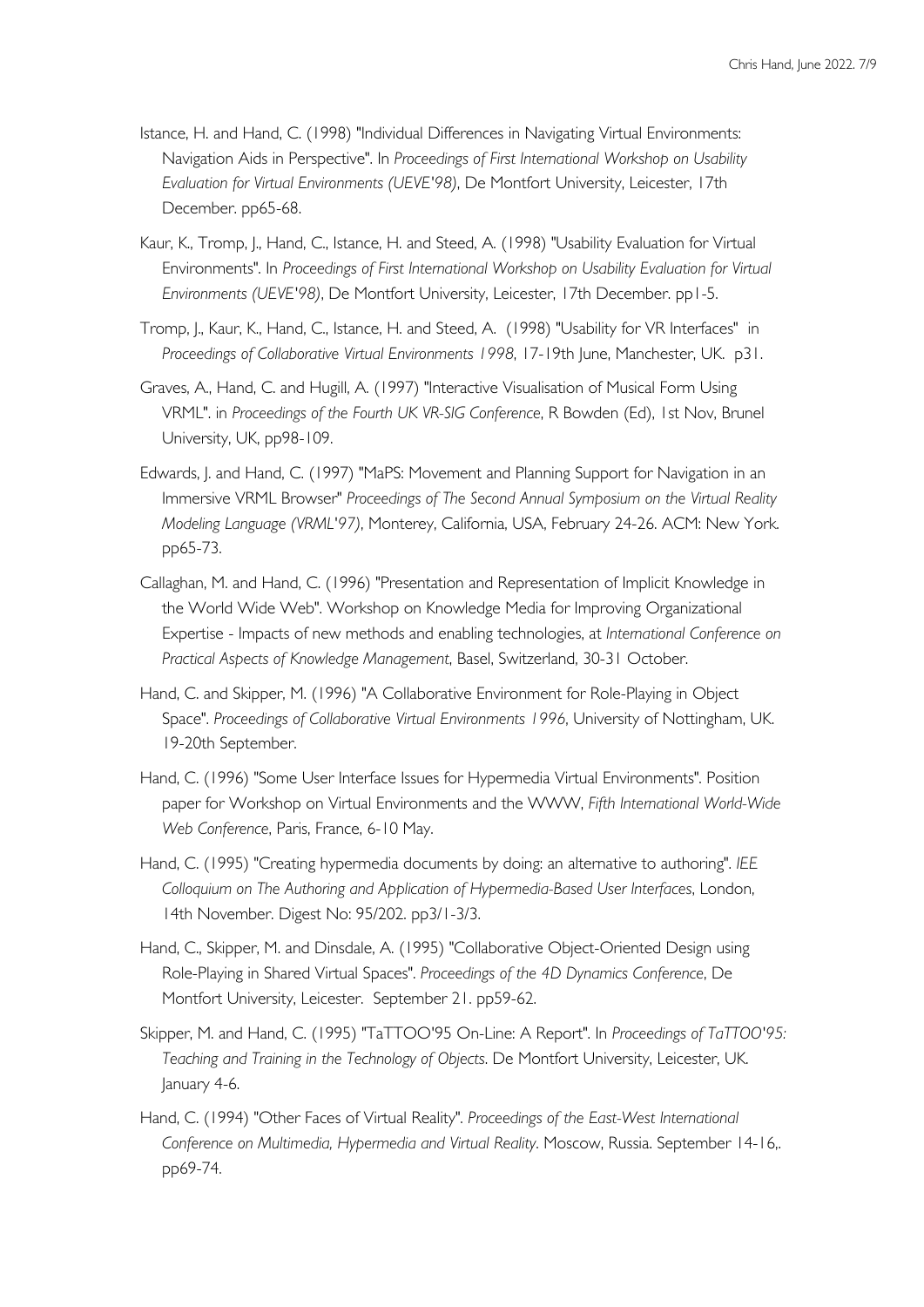- Hand, C., Sexton, I. and Mullen, M. (1994) "A Linguistic Approach to the Recognition of Hand Gestures". *Designing Future Interaction conference* (Ergonomics Society/IEE), University of Warwick, 18th April.
- Hand, C. (1994) "From Dreams to Reality". in *Proceedings of the 1st UK VR-SIG Conference*, Nottingham University, March.